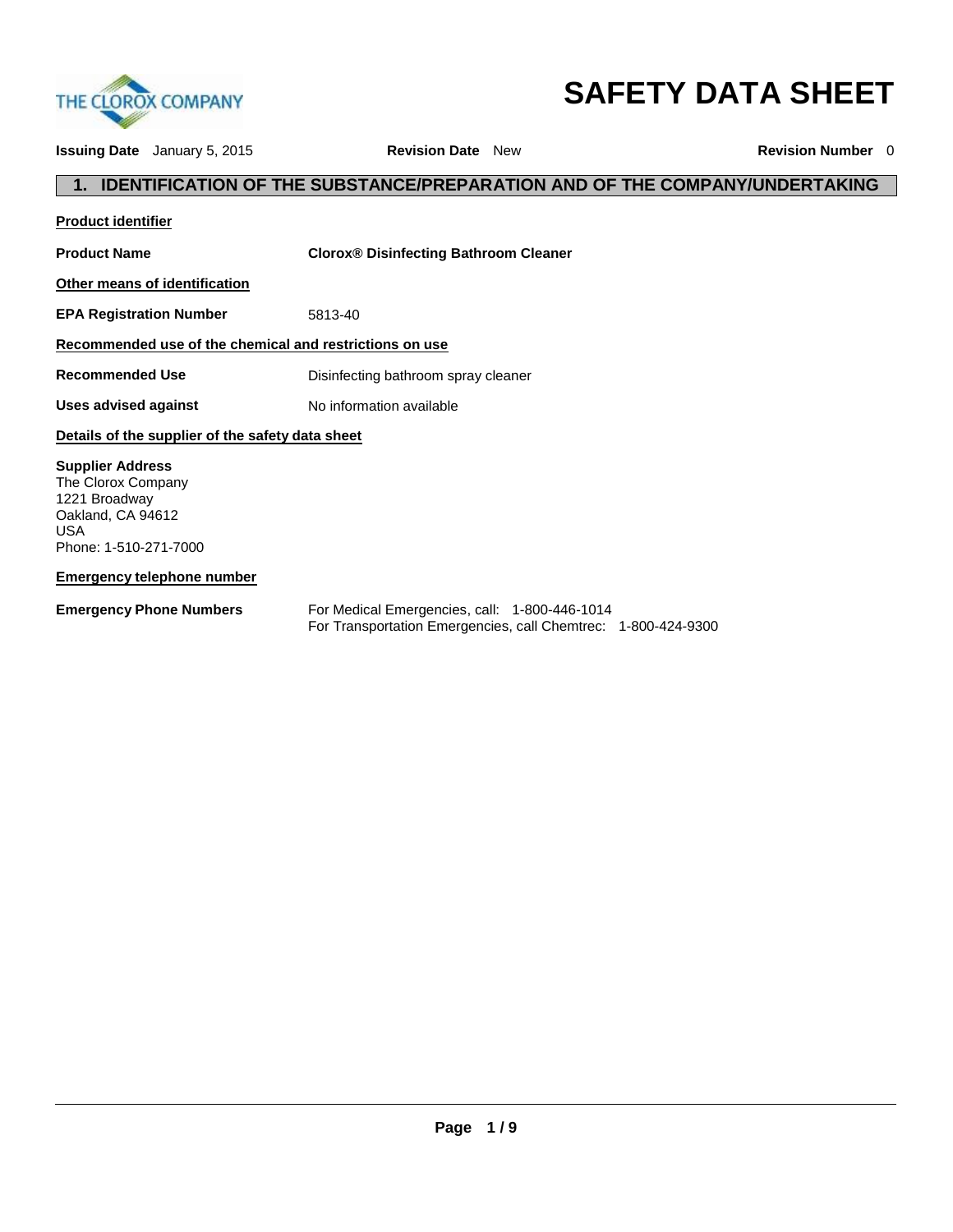# **2. HAZARDS IDENTIFICATION**

# **Classification**

This chemical is considered hazardous by the 2012 OSHA Hazard Communication Standard (29 CFR 1910.1200).

Serious eye damage/eye irritation **Category 2A** extends the Category 2A

# **GHS label elements, including precautionary statements**

**Emergency Overview** 

| <b>Signal word</b>                                        | Warning               |             |      |                        |
|-----------------------------------------------------------|-----------------------|-------------|------|------------------------|
| <b>Hazard statements</b><br>Causes serious eye irritation |                       |             |      |                        |
| $\langle ! \rangle$                                       |                       |             |      |                        |
| Clear, colorless<br>Appearance                            | <b>Physical State</b> | Thin liquid | Odor | Citrus, green, solvent |

# **Precautionary Statements - Prevention**

Wash hands and any exposed skin thoroughly after handling. Wear eye protection/face protection such as safety glasses.

# **Precautionary Statements - Response**

IF IN EYES: Rinse cautiously with water for several minutes. Remove contact lenses, if present and easy to do. Continue rinsing. If eye irritation persists: Get medical advice/attention.

# **Precautionary Statements - Storage**

None

# **Precautionary Statements - Disposal**

None

# **Hazards not otherwise classified (HNOC)**

Not Applicable

# **Unknown Toxicity**

2.155% of the mixture consists of ingredient(s) of unknown toxicity

#### **Other information**

No information available.

# **Interactions with Other Chemicals**

Do not use or mix with bleach-containing products. To do so may release small amounts of formaldehyde gas.

| 3. COMPOSITION/INFORMATION ON INGREDIENTS |               |          |                     |
|-------------------------------------------|---------------|----------|---------------------|
|                                           |               |          |                     |
| <b>Chemical Name</b>                      | <b>CAS-No</b> | Weight % | <b>Trade Secret</b> |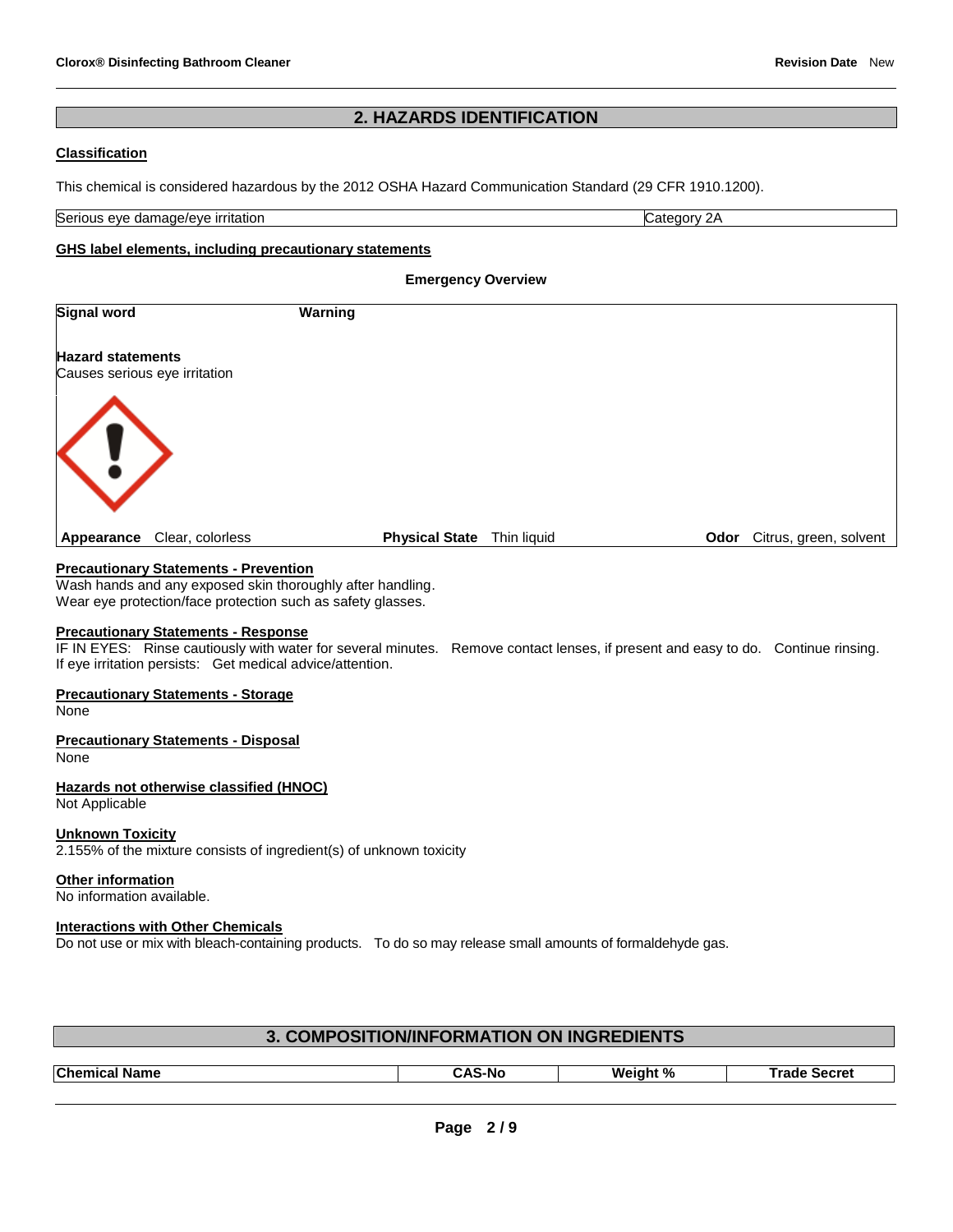| Diethylene glycol monobutyl ether                                               |                                                                                                                                                                                                                                                                                                | 112-34-5                                                 | $1 - 5$                                                                                   |         |
|---------------------------------------------------------------------------------|------------------------------------------------------------------------------------------------------------------------------------------------------------------------------------------------------------------------------------------------------------------------------------------------|----------------------------------------------------------|-------------------------------------------------------------------------------------------|---------|
| Tetrapotassium ethylenediamine tetraacetate (EDTA)                              |                                                                                                                                                                                                                                                                                                | 5964-35-2                                                | $1 - 5$                                                                                   | $\star$ |
| n-Alkyl (68% C12, 32% C14) dimethyl ethylbenzyl<br>ammonium chloride            |                                                                                                                                                                                                                                                                                                | 85409-23-0                                               | $0.1 - 0.3$                                                                               | $\star$ |
| n-Alkyl (5% C12, 60% C14, 30% C16, 5% C18)<br>dimethyl benzyl ammonium chloride |                                                                                                                                                                                                                                                                                                | 53516-76-0                                               | $0.1 - 0.3$                                                                               | $\star$ |
|                                                                                 |                                                                                                                                                                                                                                                                                                |                                                          | * The exact percentage (concentration) of composition has been withheld as a trade secret |         |
|                                                                                 |                                                                                                                                                                                                                                                                                                | <b>4. FIRST AID MEASURES</b>                             |                                                                                           |         |
| <b>First aid measures</b>                                                       |                                                                                                                                                                                                                                                                                                |                                                          |                                                                                           |         |
| <b>General Advice</b>                                                           |                                                                                                                                                                                                                                                                                                | Show this safety data sheet to the doctor in attendance. |                                                                                           |         |
| <b>Eye Contact</b>                                                              | Rinse immediately with plenty of water, also under the eyelids, for at least 15 minutes.<br>Remove contact lenses, if present and easy to do. Continue rinsing. Keep eye wide open<br>Do not rub affected area. Get medical attention immediately if irritation<br>while rinsing.<br>persists. |                                                          |                                                                                           |         |
| <b>Skin Contact</b>                                                             | Take off contaminated clothing. Rinse skin immediately with plenty of water for 15-20<br>minutes. If irritation develops, call a doctor.                                                                                                                                                       |                                                          |                                                                                           |         |
| <b>Inhalation</b>                                                               | Move to fresh air. If breathing is affected, call a doctor.                                                                                                                                                                                                                                    |                                                          |                                                                                           |         |
| Ingestion                                                                       | Call a poison control center or doctor immediately. Have person sip a glassful of water if able<br>to swallow. DO NOT induce vomiting unless told to do so by a poison control center or<br>doctor.                                                                                            |                                                          |                                                                                           |         |
| <b>Protection of First-aiders</b>                                               | Avoid contact with skin, eyes or clothing. Use personal protective equipment as required.<br>Wear personal protective clothing (see section 8).                                                                                                                                                |                                                          |                                                                                           |         |
| Most important symptoms and effects, both acute and delayed                     |                                                                                                                                                                                                                                                                                                |                                                          |                                                                                           |         |
| <b>Most Important Symptoms/Effects</b>                                          | Stinging and irritation of eyes.                                                                                                                                                                                                                                                               |                                                          |                                                                                           |         |
| Indication of any immediate medical attention and special treatment needed      |                                                                                                                                                                                                                                                                                                |                                                          |                                                                                           |         |
| <b>Notes to Physician</b>                                                       | Treat symptomatically.                                                                                                                                                                                                                                                                         |                                                          |                                                                                           |         |

# **5. FIRE-FIGHTING MEASURES**

# **Suitable Extinguishing Media**

Use extinguishing measures that are appropriate to local circumstances and the surrounding environment.

### **Unsuitable Extinguishing Media**

CAUTION: Use of water spray when fighting fire may be inefficient.

# **Specific Hazards Arising from the Chemical**

No information available

# **Explosion Data**

**Sensitivity to Mechanical Impact None** 

**Sensitivity to Static Discharge Mone** 

# **Protective Equipment and Precautions for Firefighters**

As in any fire, wear self-contained breathing apparatus pressure-demand, MSHA/NIOSH (approved or equivalent) and full protective gear.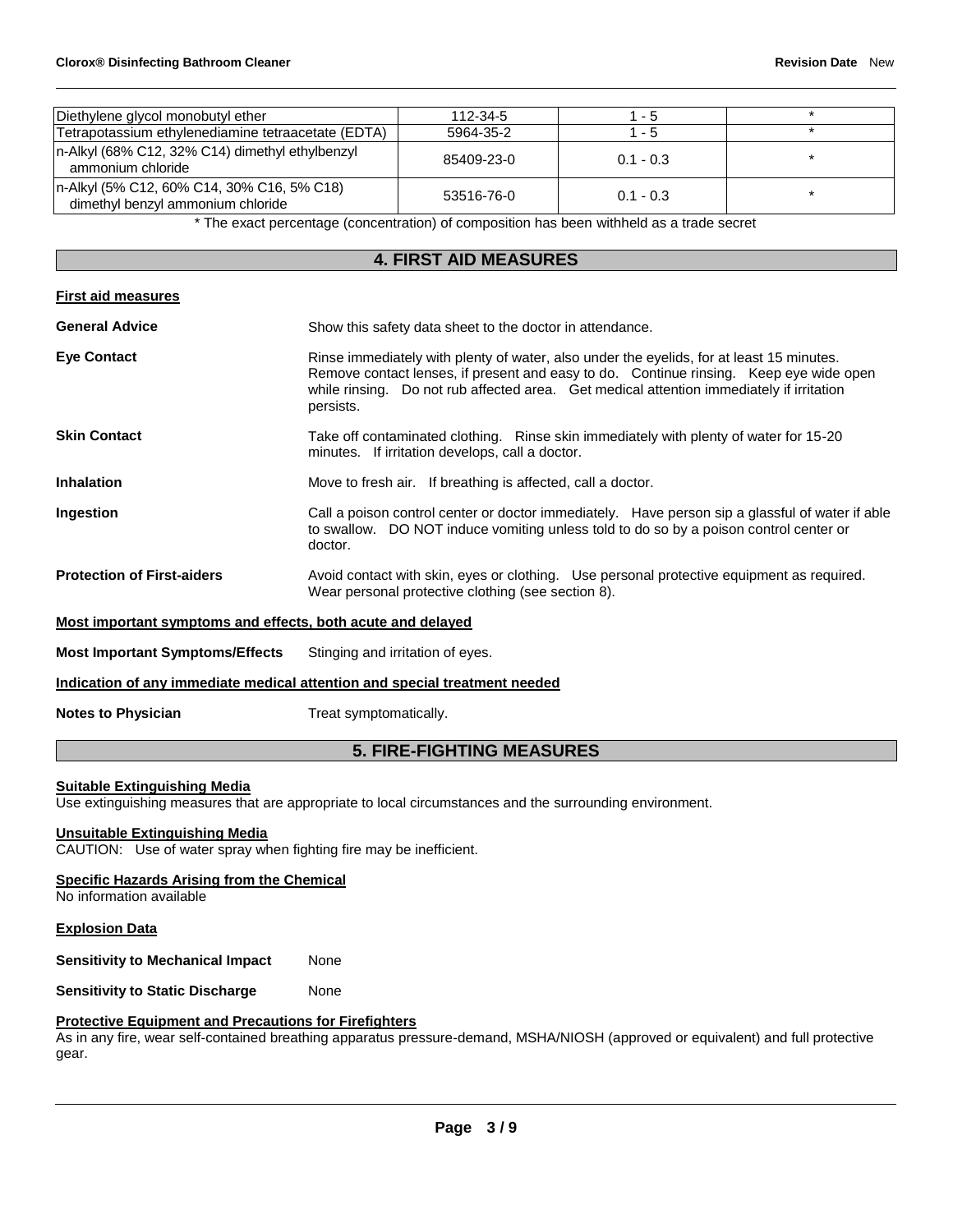# **6. ACCIDENTAL RELEASE MEASURES**

# **Personal precautions, protective equipment and emergency procedures**

| <b>Personal Precautions</b>                          | Avoid contact with eyes. Use personal protective equipment as required.                                                                                                 |
|------------------------------------------------------|-------------------------------------------------------------------------------------------------------------------------------------------------------------------------|
| <b>Other Information</b>                             | Refer to protective measures listed in Sections 7 and 8.                                                                                                                |
| <b>Environmental precautions</b>                     |                                                                                                                                                                         |
| <b>Environmental Precautions</b>                     | See Section 12 for additional ecological information.                                                                                                                   |
| Methods and material for containment and cleaning up |                                                                                                                                                                         |
| <b>Methods for Containment</b>                       | Prevent further leakage or spillage if safe to do so.                                                                                                                   |
| <b>Methods for Cleaning Up</b>                       | Absorb and containerize. Wash residual down to sanitary sewer. Contact the sanitary<br>treatment facility in advance to assure ability to process washed-down material. |
|                                                      | 7 HANDI ING AND STORAGE                                                                                                                                                 |

# **7. HANDLING AND STORAGE**

# **Precautions for safe handling** Handling **Handle in accordance with good industrial hygiene and safety practice. Avoid contact with and the same contact with** skin, eyes and clothing. Do not eat, drink or smoke when using this product. **Conditions for safe storage, including any incompatibilities Storage** Keep containers tightly closed in a dry, cool and well-ventilated place. **Incompatible Products** Products Products containing bleach.

# **8. EXPOSURE CONTROLS/PERSONAL PROTECTION**

# **Control parameters**

# **Exposure Guidelines**

| <b>Chemical Name</b>                           | <b>ACGIH TLV</b>                           | OSHA PEL | <b>NIOSH IDLH</b> |
|------------------------------------------------|--------------------------------------------|----------|-------------------|
| Diethylene glycol monobutyl ether<br>1310-73-2 | 10 ppm TWA<br>Inhalable fraction and vapor |          |                   |

*ACGIH TLV: American Conference of Governmental Industrial Hygienists - Threshold Limit Value. OSHA PEL: Occupational Safety and Health Administration - Permissible Exposure Limits. NIOSH IDLH: Immediately Dangerous to Life or Health.*

#### **Appropriate engineering controls**

| <b>Engineering Measures</b> | Showers                    |
|-----------------------------|----------------------------|
|                             | Eyewash stations           |
|                             | <b>Ventilation systems</b> |

# **Individual protection measures, such as personal protective equipment**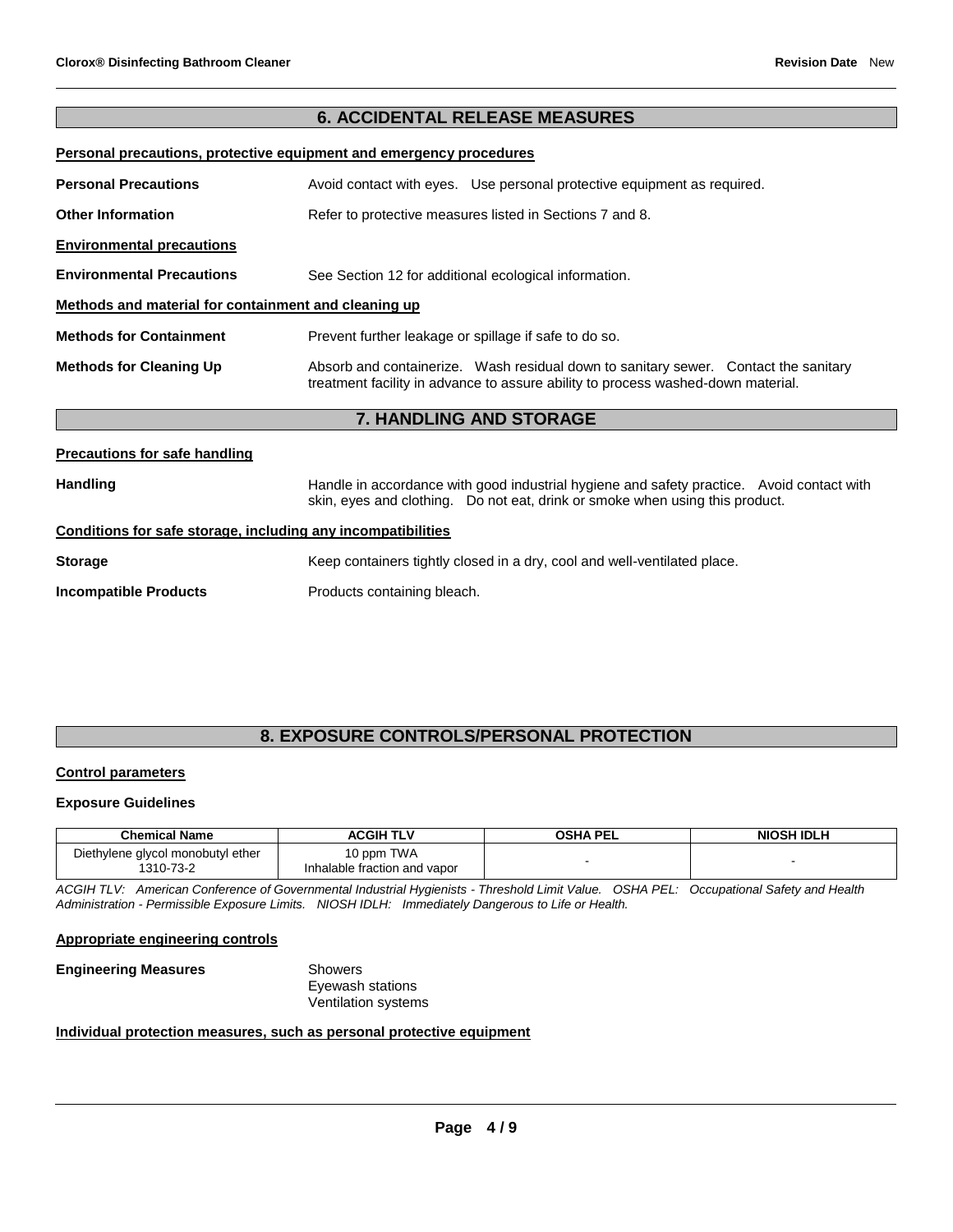| <b>Eye/Face Protection</b>      | If splashes are likely to occur, wear safety glasses with side-shields. None required for<br>consumer use.                                                                                                                                                                                                                       |
|---------------------------------|----------------------------------------------------------------------------------------------------------------------------------------------------------------------------------------------------------------------------------------------------------------------------------------------------------------------------------|
| <b>Skin and Body Protection</b> | Wear rubber or neoprene gloves if there is the potential for repeated or prolonged skin contact.                                                                                                                                                                                                                                 |
| <b>Respiratory Protection</b>   | If exposure limits are exceeded or irritation is experienced, NIOSH/MSHA approved respiratory<br>protection should be worn. Positive-pressure supplied air respirators may be required for high<br>airborne contaminant concentrations. Respiratory protection must be provided in accordance<br>with current local regulations. |
| <b>Hygiene Measures</b>         | Remove and wash contaminated clothing before re-use. Avoid contact with skin, eyes and<br>clothing. Do not eat, drink or smoke when using this product.                                                                                                                                                                          |

# **9. PHYSICAL AND CHEMICAL PROPERTIES**

# **Physical and Chemical Properties**

| <b>Physical State</b><br>Appearance<br>Color | Liquid<br>Clear<br>Colorless | Odor<br><b>Odor Threshold</b> | Citrus, green, solvent<br>No information available |
|----------------------------------------------|------------------------------|-------------------------------|----------------------------------------------------|
| <b>Property</b>                              | Values                       | <b>Remarks/Method</b>         |                                                    |
| рH                                           | $11 - 12.5$                  | None known                    |                                                    |
| <b>Melting/freezing point</b>                | No data available            | None known                    |                                                    |
| Boiling point / boiling range                | No data available            | None known                    |                                                    |
| <b>Flash Point</b>                           | Not flammable                | None known                    |                                                    |
| <b>Evaporation rate</b>                      | No data available            | None known                    |                                                    |
| Flammability (solid, gas)                    | No data available            | None known                    |                                                    |
| <b>Flammability Limits in Air</b>            |                              |                               |                                                    |
| Upper flammability limit                     | No data available            | None known                    |                                                    |
| Lower flammability limit                     | No data available            | None known                    |                                                    |
| Vapor pressure                               | No data available            | None known                    |                                                    |
| Vapor density                                | No data available            | None known                    |                                                    |
| <b>Specific Gravity</b>                      | $-1.0$                       | None known                    |                                                    |
| <b>Water Solubility</b>                      | Soluble in water             | None known                    |                                                    |
|                                              |                              |                               |                                                    |

# **9. PHYSICAL AND CHEMICAL PROPERTIES**

| Solubility in other solvents                            | No data available |
|---------------------------------------------------------|-------------------|
| Partition coefficient: n-octanol/waterNo data available |                   |
| <b>Autoignition temperature</b>                         | No data available |
| <b>Decomposition temperature</b>                        | No data available |
| <b>Kinematic viscosity</b>                              | No data available |
| <b>Dynamic viscosity</b>                                | No data available |
| <b>Explosive Properties</b>                             | Not explosive     |
| <b>Oxidizing Properties</b>                             | No data available |
| <b>Other Information</b>                                |                   |
| <b>Softening Point</b>                                  | No data available |
| <b>VOC Content (%)</b>                                  | No data available |

**Particle Size**<br> **Particle Size Distribution**<br>
No data available **Particle Size Distribution** 

None known None known **None known None known None known None known**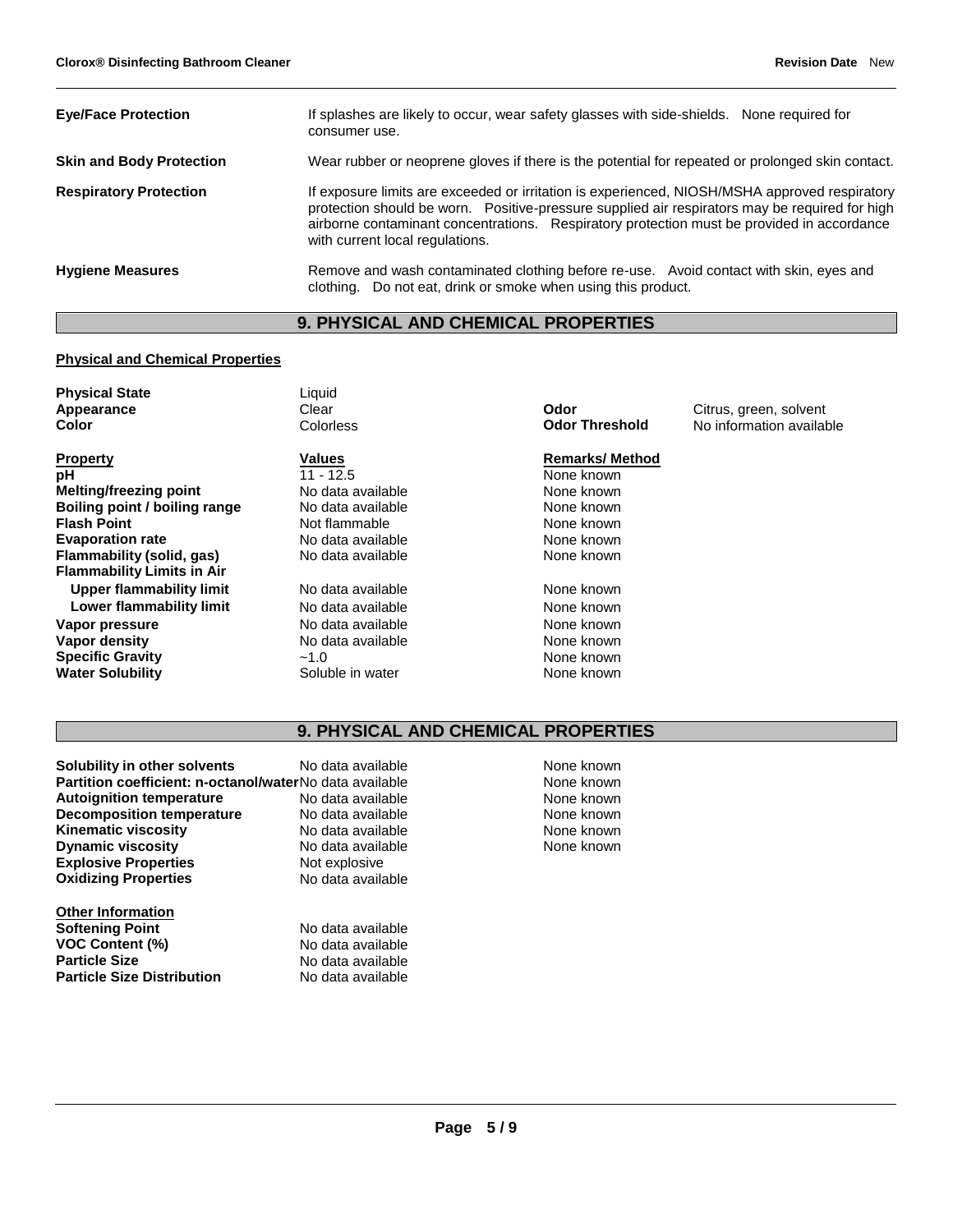# **10. STABILITY AND REACTIVITY**

# **Reactivity**

Do not use or mix with bleach-containing products. To do so may release small amounts of formaldehyde gas.

# **Chemical stability**

Stable under recommended storage conditions.

# **Possibility of Hazardous Reactions**

None under normal processing.

# **Conditions to avoid**

None known based on information supplied.

# **Incompatible materials**

Products containing bleach.

# **Hazardous Decomposition Products**

None known based on information supplied.

# **11. TOXICOLOGICAL INFORMATION**

# **Information on likely routes of exposure**

### **Product Information**

| <b>Inhalation</b>   | Exposure to vapor or mist may irritate respiratory tract.                                                              |
|---------------------|------------------------------------------------------------------------------------------------------------------------|
| <b>Eye Contact</b>  | May cause eye irritation.                                                                                              |
| <b>Skin Contact</b> | Prolonged contact may cause irritation.                                                                                |
| Ingestion           | Ingestion may cause irritation to mucous membranes and gastrointestinal irritation, nausea,<br>vomiting, and diarrhea. |

# **Component Information**

| Chemical Name                     | _D50 Oral     | <b>LD50 Dermal</b> | C50 Inhalation<br>LUJU |
|-----------------------------------|---------------|--------------------|------------------------|
| Diethylene glycol monobutyl ether | 3384          | 2700               |                        |
| 112-34-5                          | l mg/kg (Rat) | 0 mg/kg (Rabbit)   |                        |

# **Information on toxicological effects**

| <b>Symptoms</b>                                                                            | May cause redness and tearing of the eyes.                     |  |
|--------------------------------------------------------------------------------------------|----------------------------------------------------------------|--|
| Delayed and immediate effects as well as chronic effects from short and long-term exposure |                                                                |  |
| <b>Sensitization</b>                                                                       | No information available.                                      |  |
| <b>Mutagenic Effects</b>                                                                   | No information available.                                      |  |
| Carcinogenicity                                                                            | Contains no ingredient listed as a carcinogen.                 |  |
| <b>Reproductive Toxicity</b>                                                               | No information available                                       |  |
| <b>STOT - single exposure</b>                                                              | No information available.                                      |  |
| <b>STOT - repeated exposure</b><br><b>Chronic Toxicity</b>                                 | No information available.<br>Carcinogenic potential is unknown |  |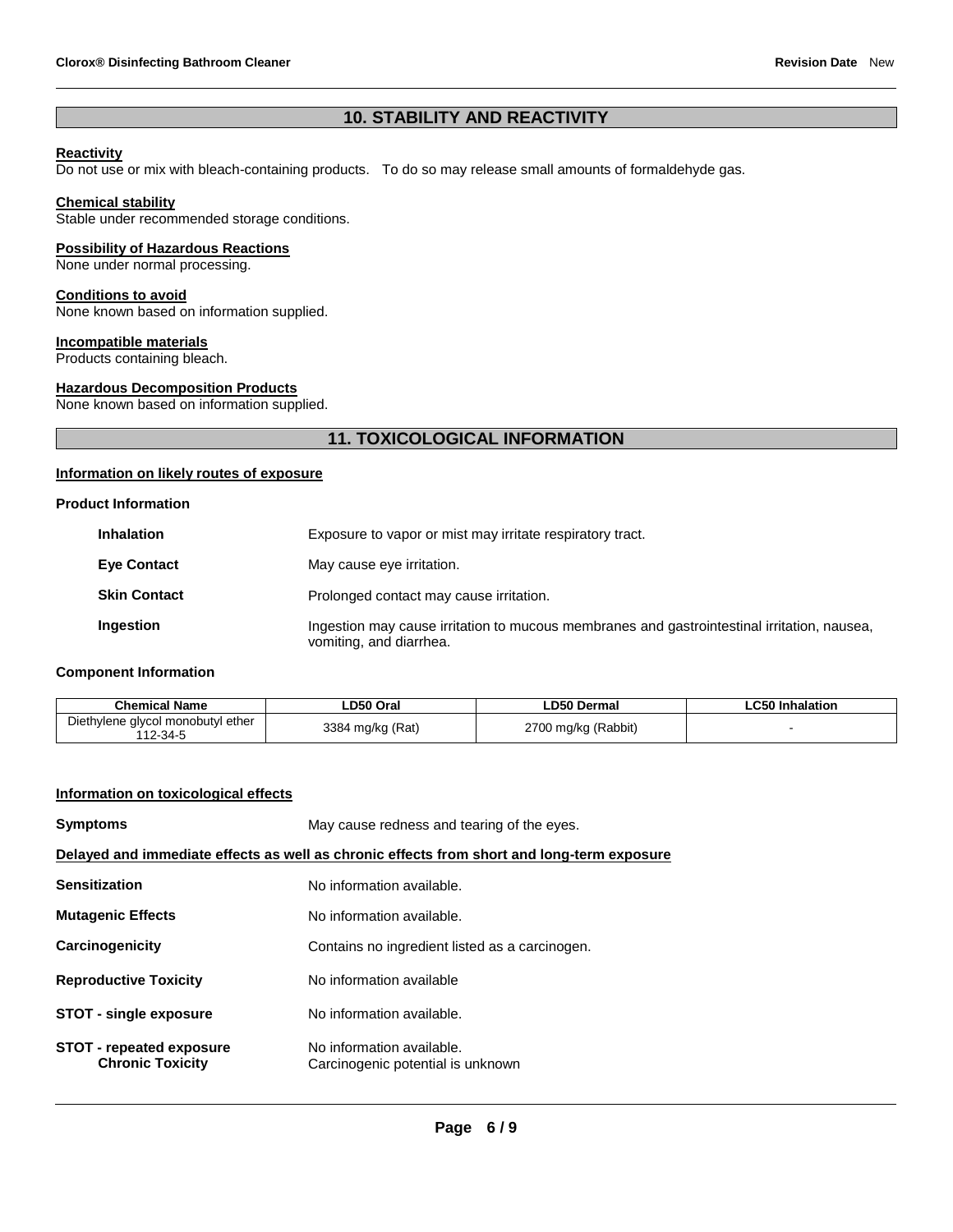# **Target Organ Effects** Respiratory system, eyes, skin, gastrointestinal tract (GI).

**Aspiration Hazard** No information available.

# **Numerical measures of toxicity Product Information**

**The following values are calculated based on chapter 3.1 of the GHS document** Not applicable

# **12. ECOLOGICAL INFORMATION**

# **Ecotoxicity**

Harmful to aquatic life

### **Persistence and Degradability**

No information available.

#### **Bioaccumulation**

No information available.

# **Other Adverse Effects**

No information available.

# **13. DISPOSAL CONSIDERATIONS**

# **Disposal methods**

Dispose of in accordance with all applicable federal, state, and local regulations.

# **Contaminated Packaging**

Do not reuse empty containers. Dispose of in accordance with all applicable federal, state, and local regulations.

# **14. TRANSPORT INFORMATION**

| Not regulated |
|---------------|
| Not regulated |
| Not regulated |
| Not regulated |
| Not regulated |
|               |

# **15. REGULATORY INFORMATION**

# **Chemical Inventories**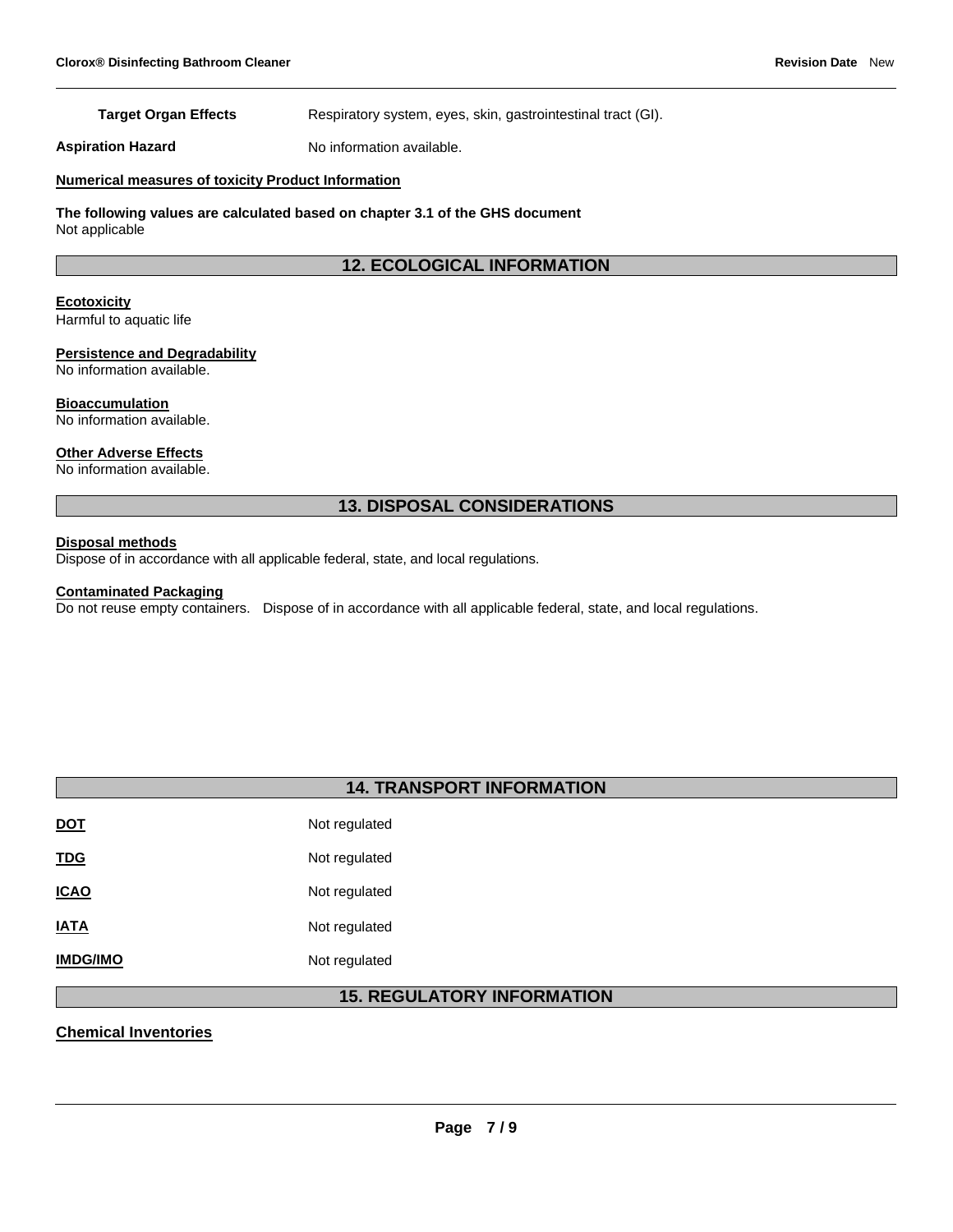**TSCA All components of this product are either on the TSCA 8(b) Inventory or otherwise exempt from** listing. **DSL/NDSL DSL/NDSL All components are on the DSL or NDSL.** 

**TSCA** - United States Toxic Substances Control Act Section 8(b) Inventory **DSL/NDSL** - Canadian Domestic Substances List/Non-Domestic Substances List

# **U.S. Federal Regulations**

### **SARA 313**

Section 313 of Title III of the Superfund Amendments and Reauthorization Act of 1986 (SARA). This product contains the following chemical which is subject to the reporting requirements of the Act and Title 40 of the Code of Federal Regulations, Part 372.

| <b>Chemical Name</b>                                                 | <b>CAS-No</b> | Weight % | <b>Threshold</b><br>RARA313<br>.242<br>Values %<br>7٥ |
|----------------------------------------------------------------------|---------------|----------|-------------------------------------------------------|
| l ether (Glycol ethers category)<br>Diethylene<br>, alvcol monobutyl | $2-34$        |          |                                                       |

### **SARA 311/312 Hazard Categories**

| <b>Acute Health Hazard</b>               | Yes |
|------------------------------------------|-----|
| <b>Chronic Health Hazard</b>             | N٥  |
| <b>Fire Hazard</b>                       | N٥  |
| <b>Sudden Release of Pressure Hazard</b> | N٥  |
| <b>Reactive Hazard</b>                   | Nο  |

### **Clean Water Act**

This product does not contain any substances regulated as pollutants pursuant to the Clean Water Act (40 CFR 122.21 and 40 CFR 122.42).

### **CERCLA**

This material, as supplied, does not contain any substances regulated as hazardous substances under the Comprehensive Environmental Response Compensation and Liability Act (CERCLA) (40 CFR 302) or the Superfund Amendments and Reauthorization Act (SARA) (40 CFR 355). There may be specific reporting requirements at the local, regional, or state level pertaining to releases of this material.

#### **EPA Statement**

This chemical is a pesticide product registered by the Environmental Protection Agency and is subject to certain labeling requirements under federal pesticide law. These requirements differ from the classification criteria and hazard information required for safety data sheets and for workplace labels of non-pesticide chemicals. Following is the hazard information as required on the pesticide label:

**WARNING:** Causes substantial but temporary eye injury. Harmful if absorbed through skin. Avoid breathing spray mist. Do not get in eyes, on skin or on clothing. Wear safety glasses or goggles. Wash thoroughly with soap and water after handling. Remove contaminated clothing and wash before reuse.

# **U.S. State Regulations**

# **California Proposition 65**

This product does not contain any Proposition 65 chemicals.

# **U.S. State Right-to-Know Regulations**

| <b>Chemical Name</b>                                                        | <b>New Jersey</b> | Massachusetts | Pennsvlvania | <b>Rhode Island</b> | <b>Illinois</b> |
|-----------------------------------------------------------------------------|-------------------|---------------|--------------|---------------------|-----------------|
| Diethylene glycol monobutyl ether (Glycol ethers category)<br>$12 - 34 - 5$ |                   |               |              |                     |                 |

# **International Regulations**

**Canada WHMIS Hazard Class** D2B Toxic materials